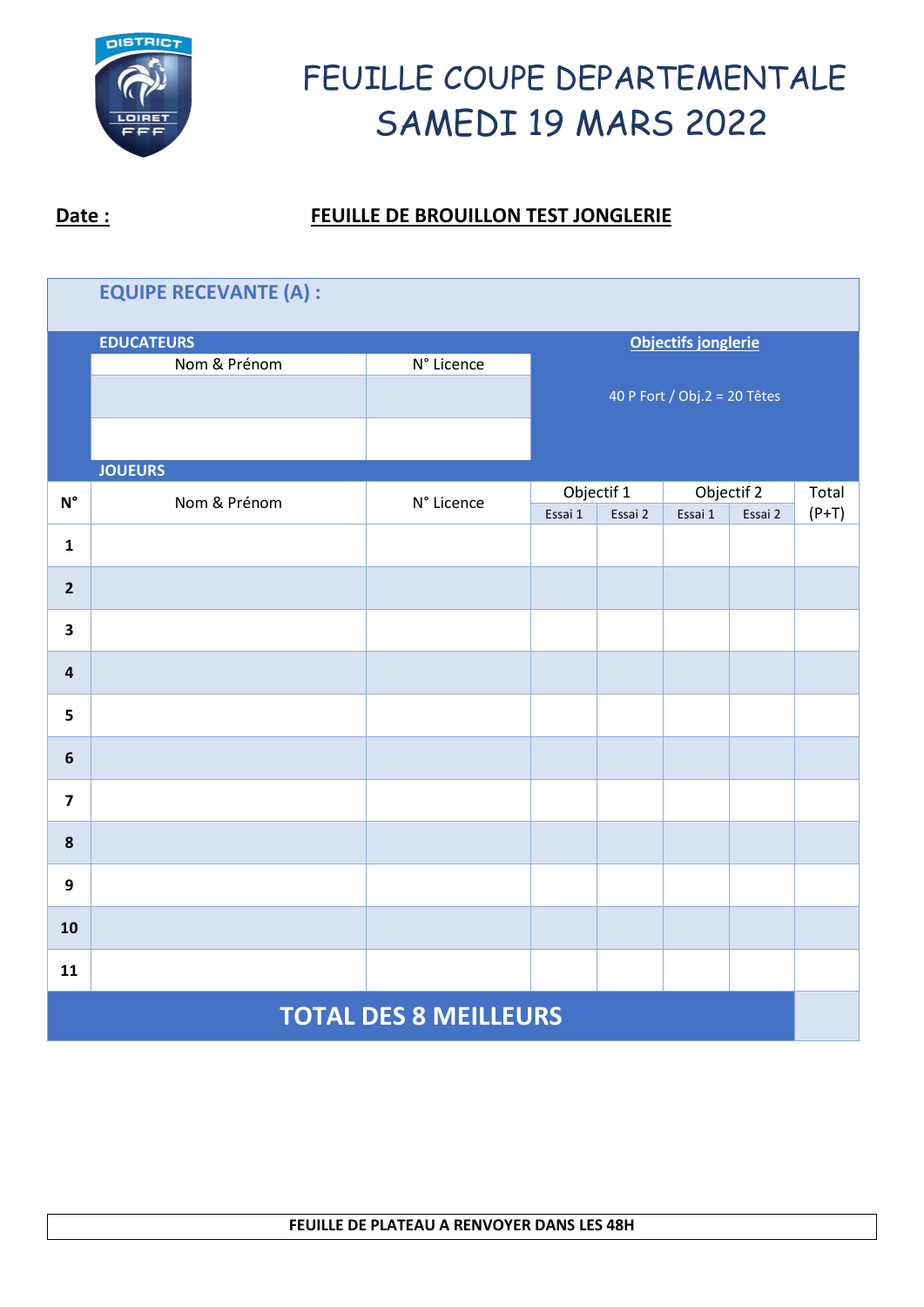

| <b>EQUIPE VISITEUSE (B):</b> |                |            |                                                     |                       |         |                       |                  |  |  |
|------------------------------|----------------|------------|-----------------------------------------------------|-----------------------|---------|-----------------------|------------------|--|--|
| <b>EDUCATEURS</b>            |                |            |                                                     |                       |         |                       |                  |  |  |
|                              | Nom & Prénom   | N° Licence |                                                     |                       |         |                       |                  |  |  |
|                              |                |            | Objectifs jonglerie<br>40 P Fort / Obj.2 = 20 Têtes |                       |         |                       |                  |  |  |
|                              |                |            |                                                     |                       |         |                       |                  |  |  |
|                              | <b>JOUEURS</b> |            |                                                     |                       |         |                       |                  |  |  |
| $\textsf{N}^\circ$           | Nom & Prénom   | N° Licence | Essai 1                                             | Objectif 1<br>Essai 2 |         | Objectif 2<br>Essai 2 | Total<br>$(P+T)$ |  |  |
| $\mathbf{1}$                 |                |            |                                                     |                       | Essai 1 |                       |                  |  |  |
| $\overline{2}$               |                |            |                                                     |                       |         |                       |                  |  |  |
| $\overline{\mathbf{3}}$      |                |            |                                                     |                       |         |                       |                  |  |  |
| $\overline{\mathbf{4}}$      |                |            |                                                     |                       |         |                       |                  |  |  |
| 5                            |                |            |                                                     |                       |         |                       |                  |  |  |
| $\bf 6$                      |                |            |                                                     |                       |         |                       |                  |  |  |
| $\overline{\mathbf{z}}$      |                |            |                                                     |                       |         |                       |                  |  |  |
| $\pmb{8}$                    |                |            |                                                     |                       |         |                       |                  |  |  |
| 9                            |                |            |                                                     |                       |         |                       |                  |  |  |
| 10                           |                |            |                                                     |                       |         |                       |                  |  |  |
| 11                           |                |            |                                                     |                       |         |                       |                  |  |  |
| <b>TOTAL DES 8 MEILLEURS</b> |                |            |                                                     |                       |         |                       |                  |  |  |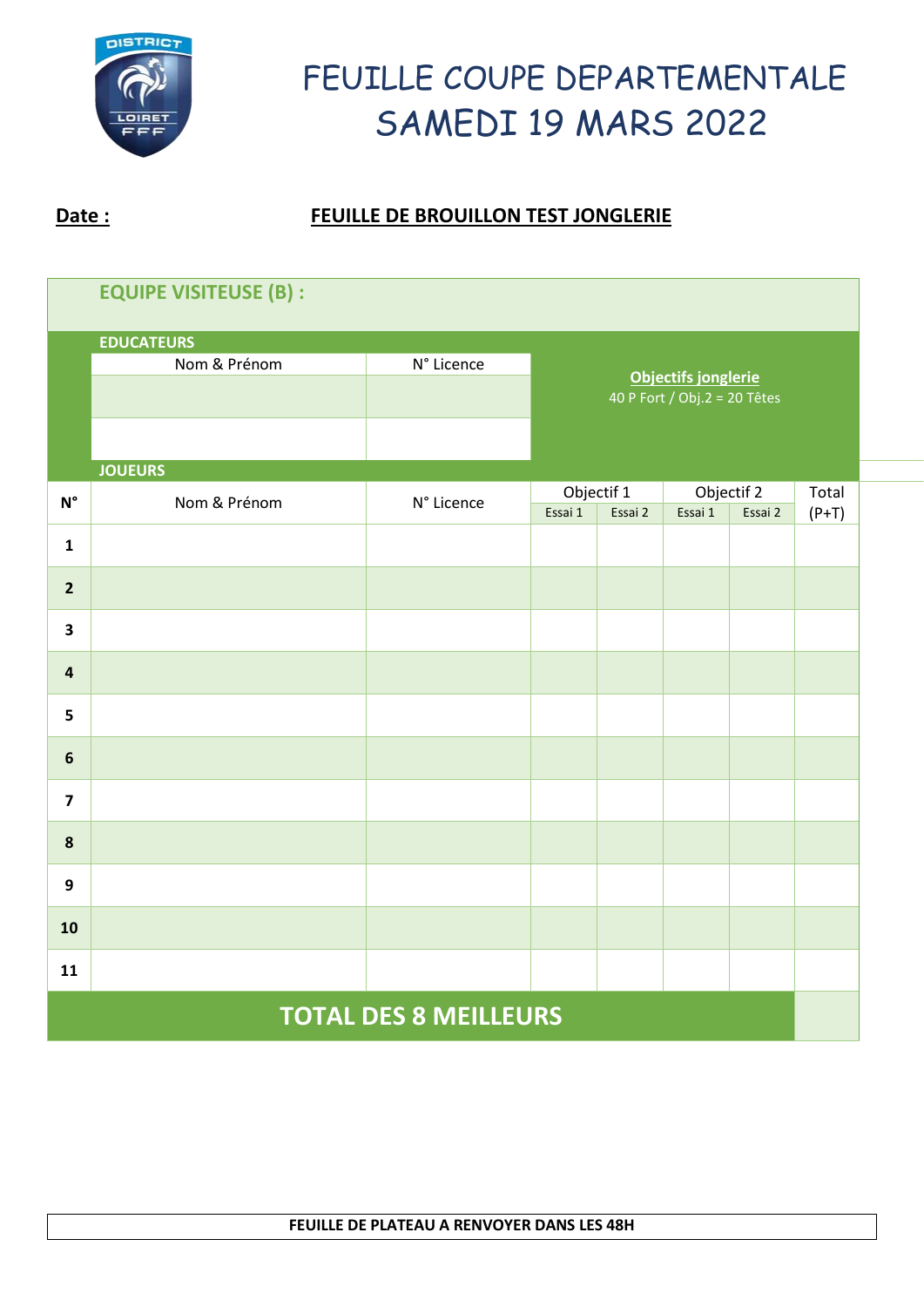

| <b>EQUIPE VISITEUSE (C):</b> |                |            |                                                            |  |         |                       |                  |  |  |
|------------------------------|----------------|------------|------------------------------------------------------------|--|---------|-----------------------|------------------|--|--|
| <b>EDUCATEURS</b>            |                |            |                                                            |  |         |                       |                  |  |  |
|                              | Nom & Prénom   | N° Licence | <b>Objectifs jonglerie</b><br>40 P Fort / Obj.2 = 20 Têtes |  |         |                       |                  |  |  |
|                              |                |            |                                                            |  |         |                       |                  |  |  |
|                              |                |            |                                                            |  |         |                       |                  |  |  |
|                              | <b>JOUEURS</b> |            |                                                            |  |         |                       |                  |  |  |
| $\textsf{N}^\circ$           | Nom & Prénom   | N° Licence | Objectif 1<br>Essai 1<br>Essai 2                           |  | Essai 1 | Objectif 2<br>Essai 2 | Total<br>$(P+T)$ |  |  |
| $\mathbf{1}$                 |                |            |                                                            |  |         |                       |                  |  |  |
| $\overline{2}$               |                |            |                                                            |  |         |                       |                  |  |  |
| $\overline{\mathbf{3}}$      |                |            |                                                            |  |         |                       |                  |  |  |
| $\overline{\mathbf{4}}$      |                |            |                                                            |  |         |                       |                  |  |  |
| 5                            |                |            |                                                            |  |         |                       |                  |  |  |
| $\boldsymbol{6}$             |                |            |                                                            |  |         |                       |                  |  |  |
| $\overline{\mathbf{z}}$      |                |            |                                                            |  |         |                       |                  |  |  |
| $\pmb{8}$                    |                |            |                                                            |  |         |                       |                  |  |  |
| $\boldsymbol{9}$             |                |            |                                                            |  |         |                       |                  |  |  |
| 10                           |                |            |                                                            |  |         |                       |                  |  |  |
| 11                           |                |            |                                                            |  |         |                       |                  |  |  |
| <b>TOTAL DES 8 MEILLEURS</b> |                |            |                                                            |  |         |                       |                  |  |  |